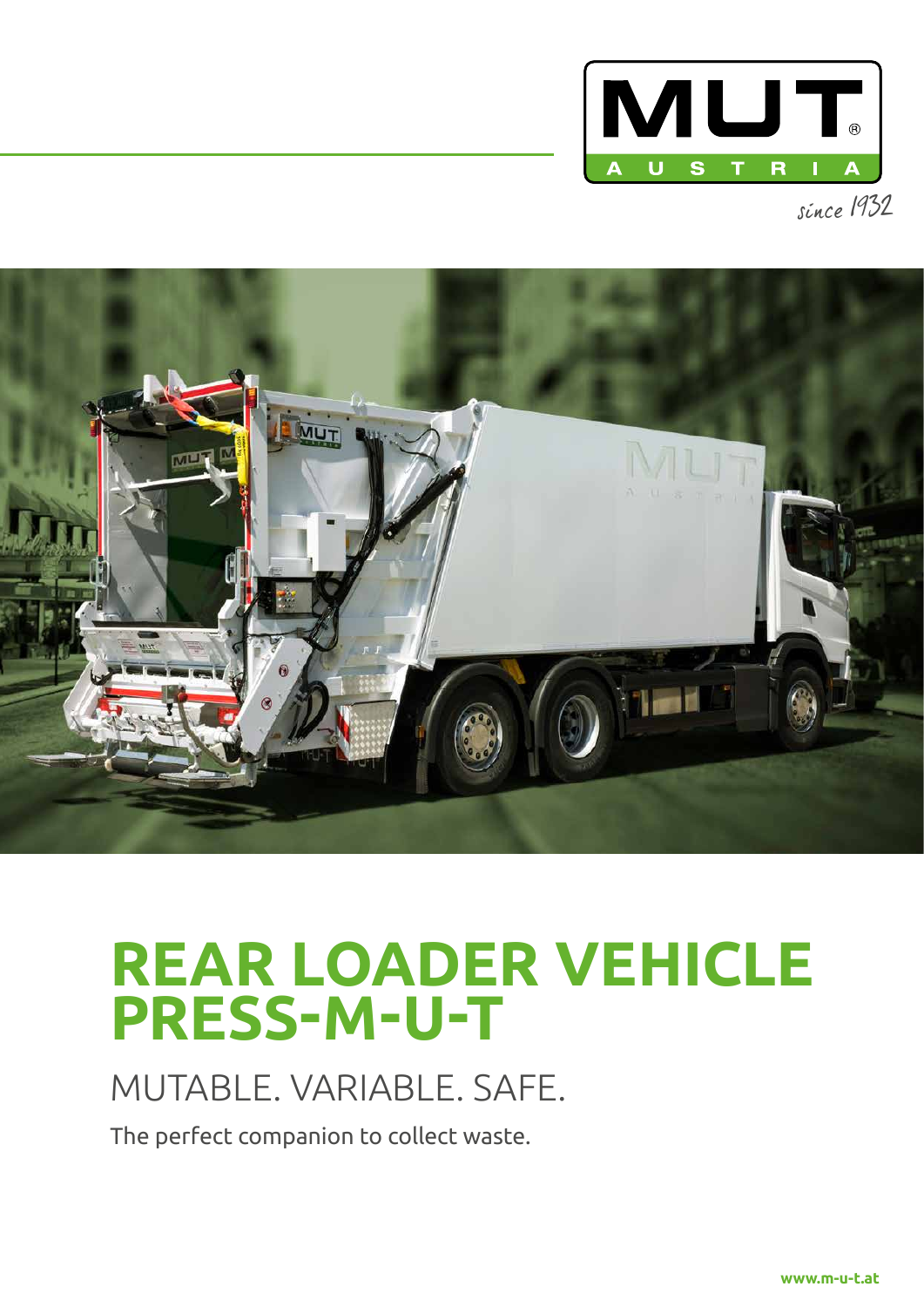The **PRESS-M-U-T** proves itself on its **high reliability**, with **highest variability** for the collection of **all types of waste**: starting from household waste over bulky waste up to cardboard and plastics.

The perfect combination of ergonomic and robust design with different types of equipment, makes the **PRESS-M-U-T** to one of the **best** and **most durable collection vehicle** on the global market.

- $\blacksquare$  high maneuverability
- $\blacksquare$  preserving the chassis
- **n** maximum payload more waste, less consumption
- $\blacksquare$  low maintenance costs
- **Now weighing-system for waste bins** (optional)

**Automatic lock of the rear part** 

The **compact rear part** enables a very fast and neat installation of **all bin lift systems**:

- M-U-T
- **Terberg**
- **Zöller**
- **n** others

The **space saving structure shortens the overhang** at the back, offers **high chassis clearance** and **optimizes the axle load ratio** of the vehicle.

> The optional **reinforced version** of the loading tub in **Hardox450** to **10mm** (and more) guarantees an **even longer service life**.

 $\blacksquare$  increased operational safety, power efficiency and smoothness, due to latest electronics ■ optimal protection of the loading staff, due to M-U-T tread (optional: **plastic safety tread**,

#### **M-U-T Visibility and Safety Packages**

- camerasystem, up to 360° all-round visibility
- **LED-all-round light**
- $\blacksquare$  numerous other options available

### **M-U-T EASY-WORK-Packages**

- **hydraulic rope pulling device for large containers** (operable with radio control)
- **Container for special tools**
- overall structure-weighing system with integrated waste bin-weighing system
- numerous other options available

### **M-U-T Service Packages**

- warranty extension up to 60 months
- care of vehicle fleet, incl. annual check
- Servicepaket "M-U-T All In"



- central control over superstructure
- simple operation of all work steps
- ndividually configurable: e.g. in order to allow a smooth change of drivers within the association



With **M-U-T ELECTRIC** (optional) into an emission-free future: M-U-T- vehicles, which are **designed solely electrical**, guarantee a **much higher economic efficency** and **longer service life**, in comparison to the conventional drive concept.

## **EXPANDABLE**  $\leftarrow$  **L**<sub>**M-U-T Multifunctional Touch Display**</sub>

colour selectable)

### **Capacity optimized tank** (optional)

- $\blacksquare$  high container for  $+2m^3$
- $\blacksquare$  low container (e.g. for pass limitations)

## **ELECTRICAL**

**MUT** 

**SAFE**

### **VARIABLE**

### **ADAPTABLE**

- **body size to 30 m<sup>3</sup>, and more**
- for **two-** to **four-axle chassis**
- **high wear-resistant tank bottom**, all of a piece
- **maximum compression**, due to back pressure system, adapted to particular types of waste
- higher stability and longer service life, due to **roller bearing from hardened steel** (no slide block)
- **E** carrier material between rollls and sledge barrier for **preventing deposit**
- optimal crack construction and flexible loading tub **prevent deadlock**
- **higher total capacity**, due to the ejection plate, perfectly adapted to space conditions
- **Industry X.0-capable** digital integration into the fleet
- $\blacksquare$  side panels can be used as advertising space
- $\blacksquare$  minimum warranty of 2 years
- **highly mutable collector** for households and industry - **the "omnivore"**

**www.m-u-t.at www.m-u-t.at**